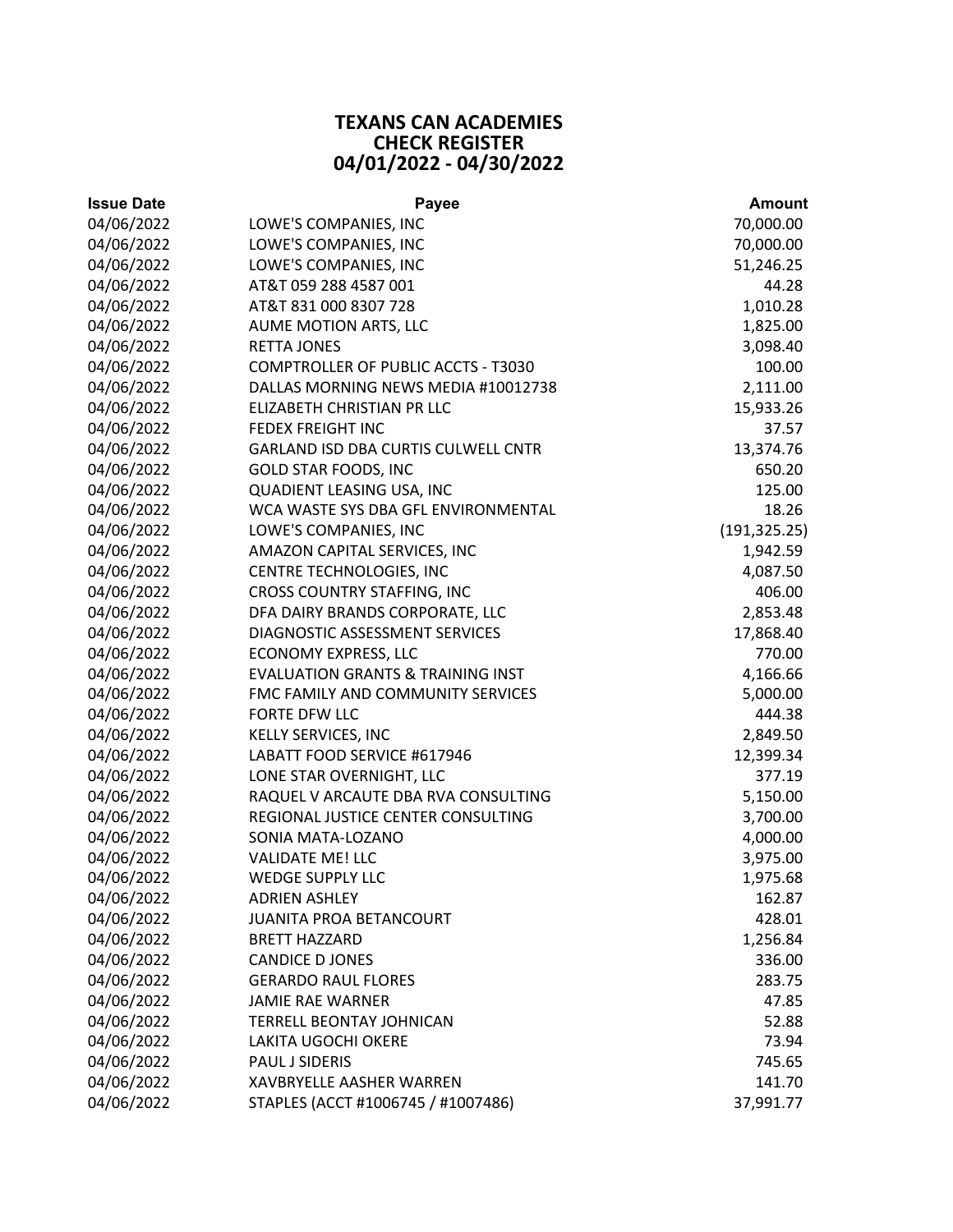| 04/08/2022 | CD-AT&T                                 | 25,548.67   |
|------------|-----------------------------------------|-------------|
| 04/08/2022 | <b>CD-ATMOS</b>                         | 1,094.11    |
| 04/08/2022 | <b>CD-CENTERPOINT ENERGY</b>            | 348.33      |
| 04/08/2022 | <b>CD-CITY OF AUSTIN-WATER</b>          | 3,634.25    |
| 04/08/2022 | <b>CD-CITY OF DALLAS-WATER</b>          | 4,264.16    |
| 04/08/2022 | <b>CD-CITY OF FTW-WATER</b>             | 1,649.08    |
| 04/08/2022 | <b>CD-COMERICA CC FEE</b>               | 50.00       |
| 04/08/2022 | <b>CD-CPS ENERGY</b>                    | 10,557.50   |
| 04/08/2022 | <b>CD-JUST ENERGY</b>                   | 1,258.26    |
| 04/08/2022 | <b>CD-NETTIME SOLUTIONS</b>             | 1,572.15    |
| 04/08/2022 | <b>CD-REPUBLIC SERVICES</b>             | 6,244.17    |
| 04/08/2022 | <b>CD-SAN ANTONIO-WATER</b>             | 625.51      |
| 04/08/2022 | <b>CD-TX GAS SERVICE</b>                | 394.72      |
| 04/13/2022 | INDIAN PENTECOSTAL CHURCH HEBRON DA     | (29,000.00) |
| 04/13/2022 | ACE MART RESTAURANT SUPPLY CO (HOU)     | 9,417.22    |
| 04/13/2022 | AFFORDABLE FIRE AND SAFETY              | 301.50      |
| 04/13/2022 | AT&T 831 000 8307 728                   | 1,010.28    |
| 04/13/2022 | BUECHLER & ASSOCIATES, P.C.             | 3,708.33    |
| 04/13/2022 | CASO DOCUMENT MANAGEMENT, INC           | 2,025.00    |
| 04/13/2022 | CENTRAL TEXAS FOOD BANK, INC.           | 88.23       |
| 04/13/2022 | <b>CITY OF FARMERS BRANCH</b>           | 100.00      |
| 04/13/2022 | DALLAS PALMS LLC                        | 3,024.00    |
| 04/13/2022 | DALLAS SERVICES LOW VISION CLINIC       | 10.00       |
| 04/13/2022 | <b>BLACK FOREST CC HOTEL LLC</b>        | 2,480.00    |
| 04/13/2022 | FLINN SCIENTIFIC INC.                   | 383.08      |
| 04/13/2022 | HOUSTON INDEPENDENT SCHOOL DISTRICT     | 157.81      |
| 04/13/2022 | IMAGENET CONSULTING, LLC                | 6,063.16    |
| 04/13/2022 | INTERQUEST DETECTION CANINES            | 6,000.00    |
| 04/13/2022 | <b>IRON MOUNTAIN RECORDS MANAGEMENT</b> | 1,832.40    |
| 04/13/2022 | ITW FOOD EQUIPMENT GROUP LLC            | 526.03      |
| 04/13/2022 | <b>JUSTIN K GRAVES</b>                  | 400.00      |
| 04/13/2022 | LISTENERS ON CALL, INC                  | 1,196.00    |
| 04/13/2022 | LYNN PINKER HURST & SCHWEGMANN, LLP     | 1,993.99    |
| 04/13/2022 | MAKSE GROUP LLC                         | 4,455.00    |
| 04/13/2022 | <b>GUADALUPE LOPEZ JR</b>               | 400.00      |
| 04/13/2022 | RIERA ENTERPRISES, LLC                  | 3,750.00    |
| 04/13/2022 | RYDER TRUCK RENTAL, INC                 | 1,227.60    |
| 04/13/2022 | TEXAS DEPARTMENT OF PUBLIC SAFETY       | 8.00        |
| 04/13/2022 | VERIZON WIRELESS #522559526-00001       | 13,271.90   |
| 04/13/2022 | <b>WESTERN WATER CONSULTANTS</b>        | 610.00      |
| 04/13/2022 | <b>CD-RELIANT</b>                       | 41,359.61   |
| 04/13/2022 | <b>CD-REPUBLIC SERVICES</b>             | 856.58      |
| 04/13/2022 | <b>CD-TIME WARNER</b>                   | 270.19      |
| 04/13/2022 | <b>CD-WASTE MANAGEMENT</b>              | 3,546.06    |
| 04/13/2022 | A&M MARKETING CO.                       | 763.74      |
| 04/13/2022 | ADT SECURITY CORPORATION, THE           | 13,314.95   |
| 04/13/2022 | UNIVERSAL PROTECTION SERVICE, LP        | 70,765.51   |
| 04/13/2022 | AMAZON CAPITAL SERVICES, INC            | 2,425.83    |
| 04/13/2022 | AMERICA'S BEST VACUUM SERVICE LLC       | 409.00      |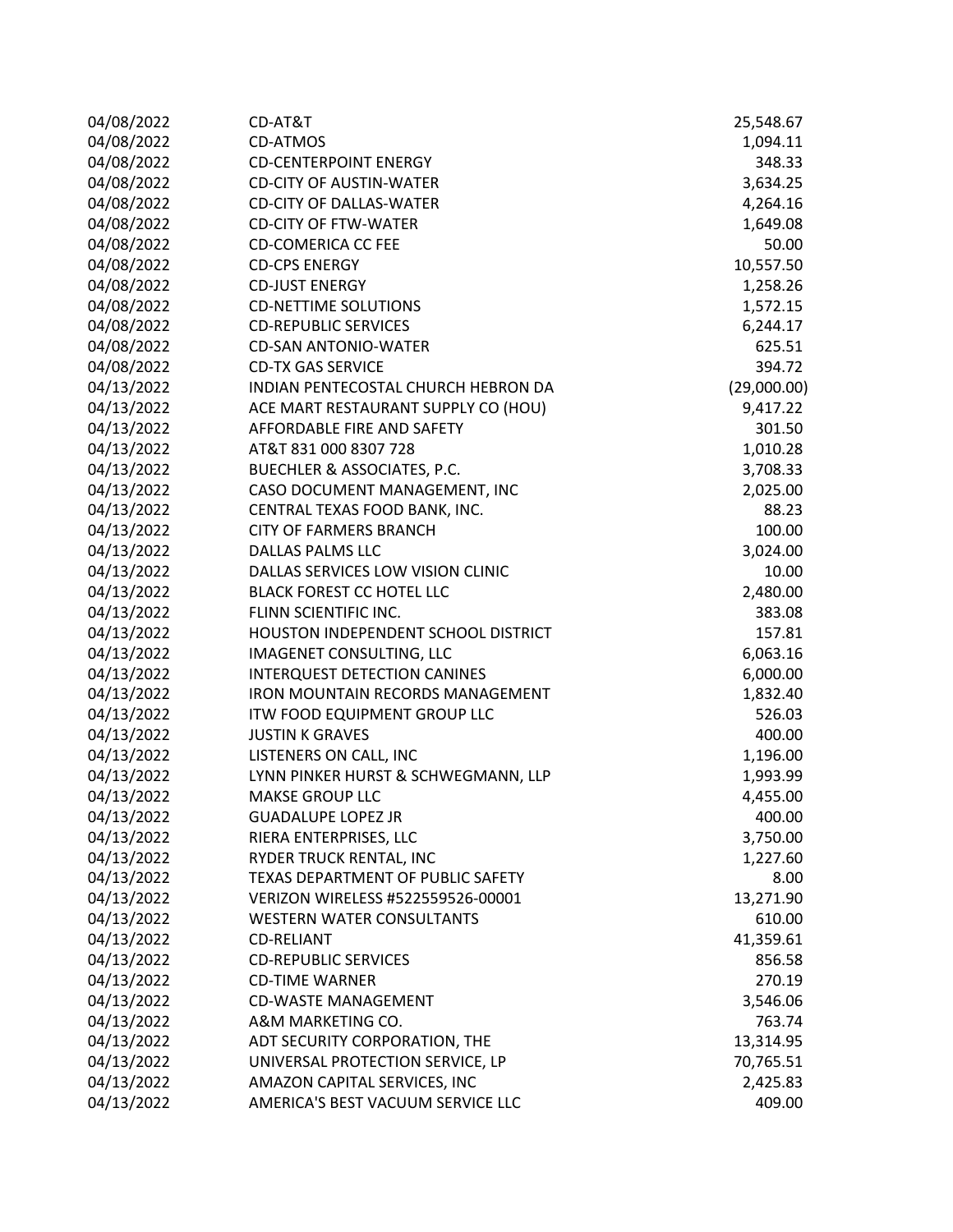| 04/13/2022 | <b>BULL SHIRTS INC</b>                       | 2,361.88  |
|------------|----------------------------------------------|-----------|
| 04/13/2022 | <b>CROSS COUNTRY STAFFING, INC</b>           | 16,916.75 |
| 04/13/2022 | <b>DATAMAX INC</b>                           | 4,350.96  |
| 04/13/2022 | DFA DAIRY BRANDS CORPORATE, LLC              | 2,566.03  |
| 04/13/2022 | DIAGNOSTIC ASSESSMENT SERVICES               | 3,388.70  |
| 04/13/2022 | <b>EVALUATION GRANTS &amp; TRAINING INST</b> | 3,900.00  |
| 04/13/2022 | FIT AND FAITHFUL LIVING, INC                 | 10,625.00 |
| 04/13/2022 | FORT WORTH TRANSPORTATION AUTHORITY          | 3,525.00  |
| 04/13/2022 | FORTE DFW LLC                                | 343.68    |
| 04/13/2022 | HD SUPPLY FACILITIES MAINTENANCE             | 978.54    |
| 04/13/2022 | J S MECHANICAL INC                           | 8,525.35  |
| 04/13/2022 | LABATT FOOD SERVICE #617946                  | 14,472.54 |
| 04/13/2022 | LEXISNEXIS RISK DATA MANAGEMENT INC          | 332.18    |
| 04/13/2022 | LONE STAR OVERNIGHT, LLC                     | 819.26    |
| 04/13/2022 | MIDWEST BUILDING MAINTENANCE, INC.           | 31,200.00 |
| 04/13/2022 | MOBILE MINI, INC.                            | 275.00    |
| 04/13/2022 | ONE SAFE PLACE MEDIA CORP                    | 240.00    |
| 04/13/2022 | <b>SUSAN TIMS</b>                            | 6,954.97  |
| 04/13/2022 | <b>ABBY A HAYES</b>                          | 1,000.00  |
| 04/13/2022 | <b>UPS - # 0R1A01</b>                        | 311.15    |
| 04/13/2022 | AMAZON CAPITAL SERVICES, INC                 | 8,625.00  |
| 04/13/2022 | JUANITA PROA BETANCOURT                      | 172.50    |
| 04/13/2022 | <b>BRETT HAZZARD</b>                         | 879.42    |
| 04/13/2022 | <b>STACEY NICOLE CARROLL</b>                 | 665.60    |
| 04/13/2022 | <b>CATHERINE ANNE DUNNET</b>                 | 48.68     |
| 04/13/2022 | KIMBERLY JOY CHESNEY                         | 550.55    |
| 04/13/2022 | DAWN MARIE MACE                              | 82.20     |
| 04/13/2022 | FERNANDO LUIS MARINO                         | 423.99    |
| 04/13/2022 | <b>JAMIE RAE WARNER</b>                      | 146.00    |
| 04/13/2022 | SHANNA JO JONES                              | 99.09     |
| 04/13/2022 | JOSEPH MICHAEL MENA                          | 243.71    |
| 04/13/2022 | <b>KENNETH F REYNOLDS</b>                    | 404.19    |
| 04/13/2022 | EVA ALICIA KEY                               | 547.84    |
| 04/13/2022 | <b>LISA R HENDERSON</b>                      | 598.13    |
| 04/13/2022 | ELDRIDGE D MOORE                             | 972.87    |
| 04/13/2022 | <b>CHRISTINE DESILETS ORTIZ</b>              | 271.67    |
| 04/13/2022 | OSCAR DAVID MONTOYA JR                       | 96.08     |
| 04/13/2022 | SALIHAH MALIKAH MAJORS                       | 607.10    |
| 04/13/2022 | <b>MIA STROY</b>                             | 210.46    |
| 04/13/2022 | JAMIE SUSTAITA TOVAR JR                      | 12.26     |
| 04/14/2022 | <b>GOLD STAR FOODS, INC</b>                  | (153.14)  |
| 04/14/2022 | LAS COLINAS COUNTRY CLUB                     | 6,448.75  |
| 04/14/2022 | THOMAS D POWERS, CHAPTER 13 TRUSTEE          | 593.00    |
| 04/14/2022 | WILLIAM HEITKAMP, CHAPTER 13 TRUSTE          | 1,102.50  |
| 04/14/2022 | LOUISIANA CENTRALIZED COLLECTION UN          | 105.00    |
| 04/14/2022 | UNITED STATES TREASURY, TEXAS                | 334.50    |
| 04/14/2022 | INDIAN PENTECOSTAL CHURCH HEBRON DA          | 29,000.00 |
| 04/14/2022 | TEXAS STATE DISBURSEMENT UNIT                | 9,893.30  |
| 04/14/2022 | <b>WASHINGTON STATE SUPPORT REGISTRY</b>     | 177.00    |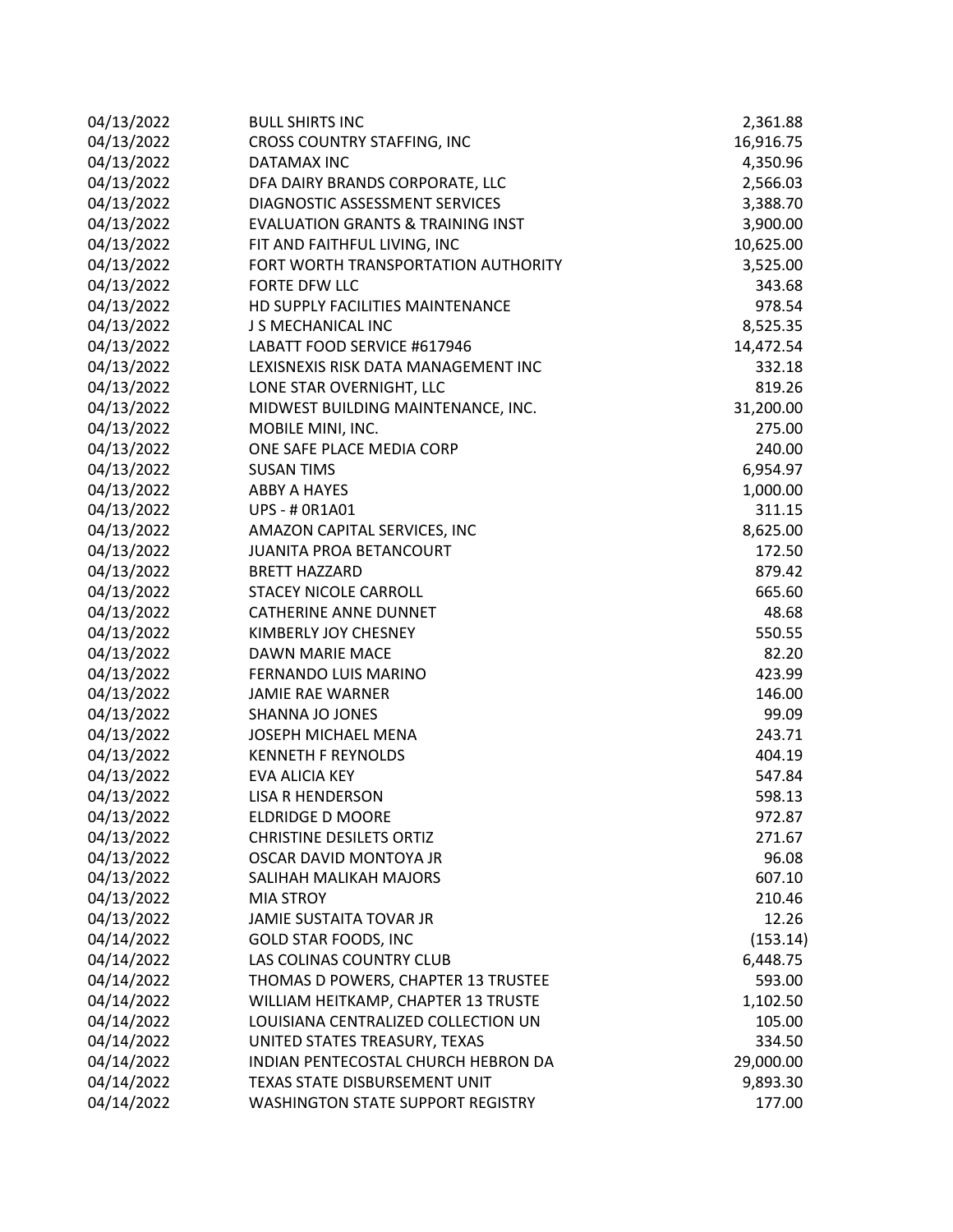| 04/14/2022 | DAVID JOSHUA NORMAN                 | 667.58    |
|------------|-------------------------------------|-----------|
| 04/20/2022 | PROGRAM EVALUATION & EDUCATIONAL    | 9,285.77  |
| 04/20/2022 | AT&T 030 522 3609 001               | 63.34     |
| 04/20/2022 | AT&T 059 288 4587 001               | 43.79     |
| 04/20/2022 | AT&T 8002 680 6937                  | 8.49      |
| 04/20/2022 | AT&T 817 423 8246 969 9             | 925.21    |
| 04/20/2022 | AT&T 817 885 7923 133 5             | 219.46    |
| 04/20/2022 | AT&T 972 277 4294 603 4             | 493.37    |
| 04/20/2022 | AT&T LONG DISTANCE #807063221       | 137.86    |
| 04/20/2022 | <b>CITY OF HOUSTON WATER DEPT</b>   | 1,167.43  |
| 04/20/2022 | DALLAS MORNING NEWS MEDIA #10012738 | 1,390.00  |
| 04/20/2022 | DELL MARKETING L.P.                 | 1,816.26  |
| 04/20/2022 | <b>BLACK FOREST CC HOTEL LLC</b>    | 2,000.00  |
| 04/20/2022 | TALX CORPORATION DBA EQUIFAX        | 106.55    |
| 04/20/2022 | <b>FEDEX FREIGHT INC</b>            | 107.24    |
| 04/20/2022 | IMAGENET CONSULTING, LLC            | 1,595.94  |
| 04/20/2022 | INTERQUEST DETECTION CANINES        | 1,800.00  |
| 04/20/2022 | <b>KAUFFMAN COMPANY</b>             | 300.00    |
| 04/20/2022 | LEVINES DEPARTMENT STORE            | 2,735.75  |
| 04/20/2022 | LIQUID ENVIRONMENTAL SOLUTIONS TX   | 237.43    |
| 04/20/2022 | METROPOLITAN TRANSIT AUTHORITY-HOU  | 3,382.00  |
| 04/20/2022 | N CEN. TX ASSOC OF SCHOOL PERSONNEL | 150.00    |
| 04/20/2022 | PRESENCELEARNING, INC               | 536.50    |
| 04/20/2022 | PROGRAM EVALUATION & EDUCATIONAL    | 714.23    |
| 04/20/2022 | RYDER TRUCK RENTAL, INC             | 1,800.46  |
| 04/20/2022 | SCHULMAN LOPEZ HOFFER&ADELSTEIN LLP | 1,375.00  |
| 04/20/2022 | <b>STAR GOLF PARTNERS LTD</b>       | 10,243.72 |
| 04/20/2022 | ALMA R CASTANEDA                    | 6.36      |
| 04/20/2022 | ARNOLD GARCIA CHAVEZ                | 136.68    |
| 04/20/2022 | <b>CATHERINE ANNE DUNNET</b>        | 193.63    |
| 04/20/2022 | NOCKAMURY M COLEMAN                 | 96.00     |
| 04/20/2022 | <b>DARREN S MCCONNELL</b>           | 173.64    |
| 04/20/2022 | <b>EBONY KRISTEN JAMES</b>          | 281.98    |
| 04/20/2022 | VALERIA MONSERRAT ESCALANTE SANDOVA | 286.06    |
| 04/20/2022 | PATRICE MICHELLLE HILSON            | 138.00    |
| 04/20/2022 | DAVID WORTH HOELEWYN                | 260.49    |
| 04/20/2022 | JENNIFER L KITCHENS                 | 348.78    |
| 04/20/2022 | JOSEPH MICHAEL MENA                 | 503.34    |
| 04/20/2022 | <b>JUSTINIANO REYES</b>             | 36.50     |
| 04/20/2022 | <b>KENNETH F REYNOLDS</b>           | 546.51    |
| 04/20/2022 | EVA ALICIA KEY                      | 447.83    |
| 04/20/2022 | <b>KUMASI LEWIS</b>                 | 560.32    |
| 04/20/2022 | <b>LAURA REDOW HUGHES</b>           | 383.44    |
| 04/20/2022 | LEON GILMORE JR                     | 281.98    |
| 04/20/2022 | NINA WINSTEAD                       | 1,605.35  |
| 04/20/2022 | <b>LAKITA UGOCHI OKERE</b>          | 73.94     |
| 04/20/2022 | OSCAR DAVID MONTOYA JR              | 50.82     |
| 04/20/2022 | RACHEL ALISON CASTRO                | 13.98     |
| 04/20/2022 | <b>VINETTA WILLIAMS THOMPSON</b>    | 175.52    |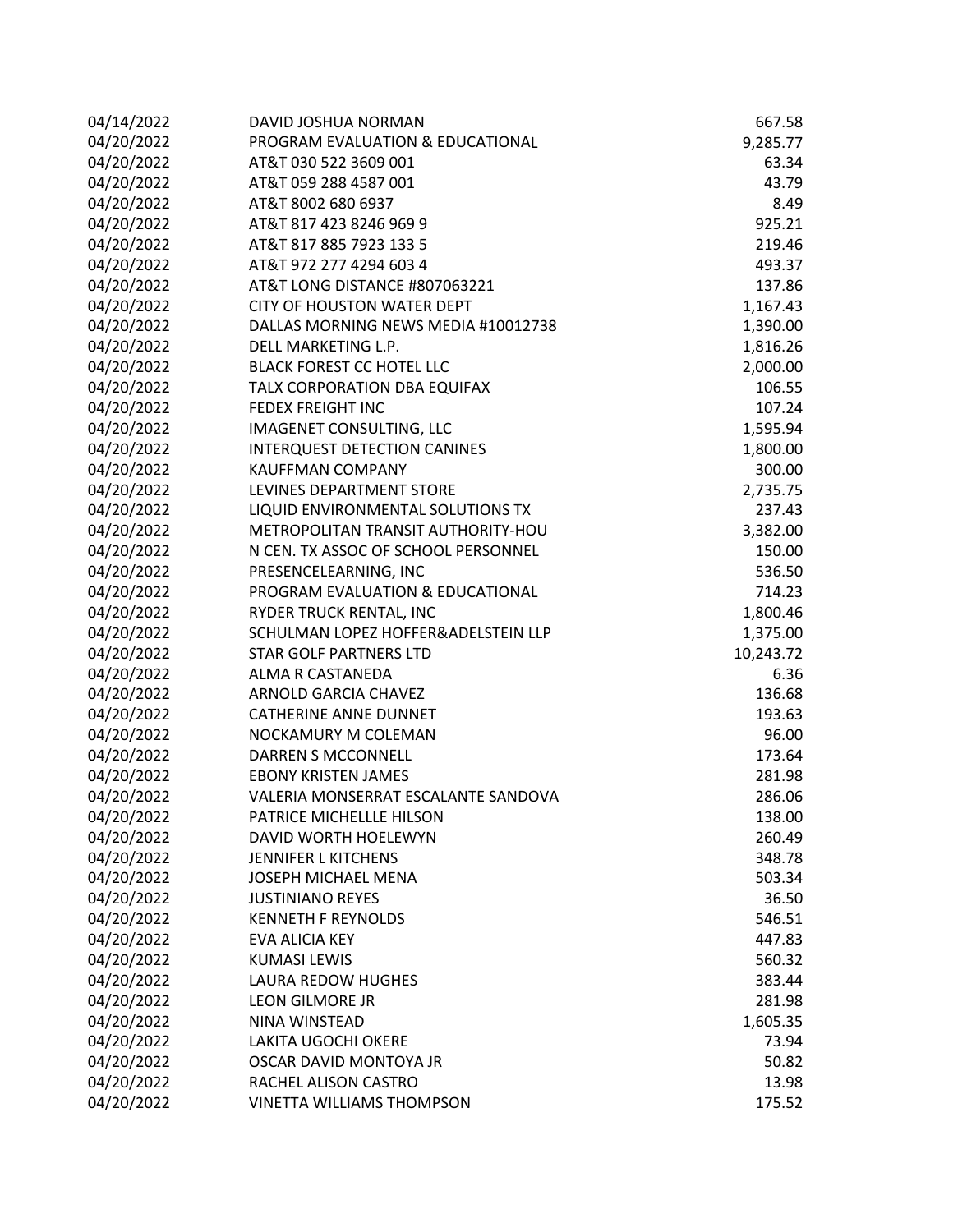| 04/20/2022 | WILLIAM DAVID AREVALO               | 595.33     |
|------------|-------------------------------------|------------|
| 04/20/2022 | UNIVERSAL PROTECTION SERVICE, LP    | 78,982.18  |
| 04/20/2022 | AMAZON CAPITAL SERVICES, INC        | 1,509.83   |
| 04/20/2022 | BAYLOR SCOTT & WHITE HEALTH & WELLN | 10,200.00  |
| 04/20/2022 | BLACK ACADEMY OF ARTS AND LETTERS   | 2,630.00   |
| 04/20/2022 | CENTRE TECHNOLOGIES, INC            | 5,990.92   |
| 04/20/2022 | CITY WIDE FRANCHISE COMPANY INC     | 118,492.55 |
| 04/20/2022 | CROSS COUNTRY STAFFING, INC         | 1,600.00   |
| 04/20/2022 | DATAMAX INC                         | 5,575.97   |
| 04/20/2022 | DIAGNOSTIC ASSESSMENT SERVICES      | 13,847.40  |
| 04/20/2022 | <b>ECONOMY EXPRESS, LLC</b>         | 1,040.00   |
| 04/20/2022 | LONE STAR OVERNIGHT, LLC            | 136.44     |
| 04/20/2022 | MC AIR CONDITIONING & HEATING LLC   | 415.00     |
| 04/20/2022 | ONE SAFE PLACE MEDIA CORP           | 231.00     |
| 04/20/2022 | PRECISION BUSINESS MACHINES, INC.   | 435.78     |
| 04/20/2022 | <b>RIVERSIDE INSIGHTS</b>           | 300.00     |
| 04/20/2022 | SHI GOVERNMENT SOLUTIONS, INC.      | 77,110.00  |
| 04/20/2022 | STUDENT ASSIST PRGRMS & TRNG SRVCS  | 6,612.00   |
| 04/20/2022 | TASBO - TX ASSOC SCHOOL BUSINESS    | 470.00     |
| 04/20/2022 | TK ELEVATOR CORPORATION             | 1,111.24   |
| 04/20/2022 | <b>JOSIE ELIZABETH TORRES</b>       | 700.00     |
| 04/20/2022 | <b>UPS - # 0R1A01</b>               | 64.33      |
| 04/20/2022 | <b>WALLS PRINTING COMPANY</b>       | 276.50     |
| 04/20/2022 | STAPLES (ACCT #1006745 / #1007486)  | 34,338.90  |
| 04/26/2022 | AT&T 817 334 7965 028 3             | 595.14     |
| 04/26/2022 | DELL MARKETING L.P.                 | 1,895.05   |
| 04/26/2022 | DIGITAL PRESS PRINTING              | 2,565.10   |
| 04/26/2022 | DIXIE FLAG AND BANNER COMPANY       | 1,782.44   |
| 04/26/2022 | <b>FEDEX FREIGHT INC</b>            | 288.63     |
| 04/26/2022 | HERNANDEZ, ROBERTO                  | 1,910.00   |
| 04/26/2022 | <b>HYATT CORPORATION</b>            | 12,249.38  |
| 04/26/2022 | <b>INDOOR SOCCER ZONE LLC</b>       | 500.00     |
| 04/26/2022 | <b>MARFIELD INC</b>                 | 333.69     |
| 04/26/2022 | NCS PEARSON, INC                    | 1,415.00   |
| 04/26/2022 | QUADIENT LEASING USA, INC           | 584.97     |
| 04/26/2022 | LONE STAR GAME COURTS               | 3,570.00   |
| 04/26/2022 | TASB INC - TX ASSOC OF SCHOOL BOARD | 11,000.00  |
| 04/26/2022 | THOMAS D POWERS, CHAPTER 13 TRUSTEE | 593.00     |
| 04/26/2022 | WILLIAM HEITKAMP, CHAPTER 13 TRUSTE | 1,102.50   |
| 04/26/2022 | LOUISIANA CENTRALIZED COLLECTION UN | 105.00     |
| 04/26/2022 | UNITED STATES TREASURY, TEXAS       | 334.50     |
| 04/26/2022 | ARVELL LYNN DEHART                  | 4,500.00   |
| 04/26/2022 | BAYLOR SCOTT & WHITE HEALTH & WELLN | 7,650.00   |
| 04/26/2022 | IT'S GREEK TO ME, INC               | 1,583.56   |
| 04/26/2022 | DATAMAX INC                         | 442.34     |
| 04/26/2022 | DAWN ANNE HAFLING-MAGERS            | 760.00     |
| 04/26/2022 | DFA DAIRY BRANDS CORPORATE, LLC     | 589.66     |
| 04/26/2022 | INDIAN PENTECOSTAL CHURCH HEBRON DA | 29,000.00  |
| 04/26/2022 | KELLY SERVICES, INC                 | 31,288.90  |